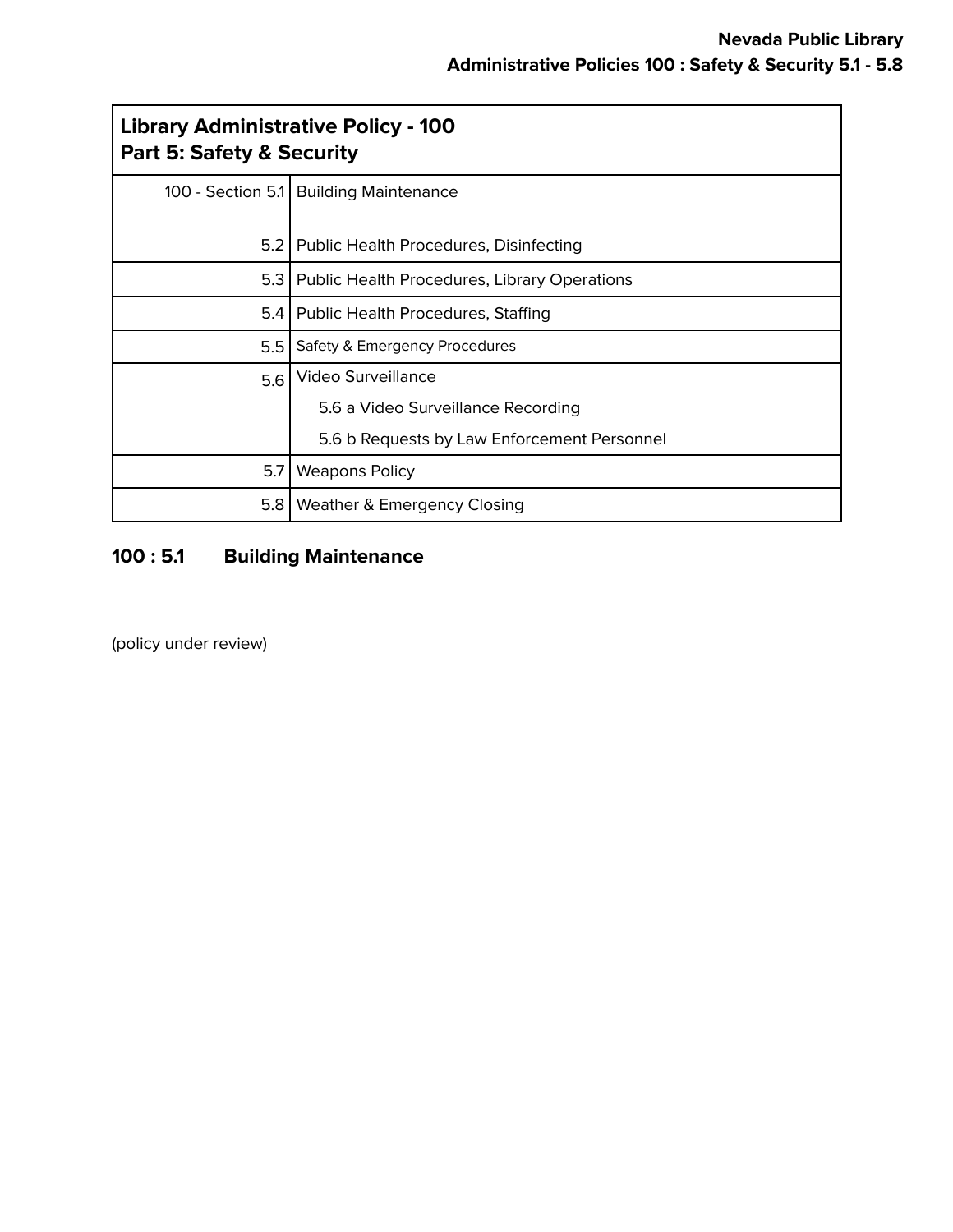# **100 : 5.2 Public Health Procedures, Disinfecting**

It is the policy of the Board of Trustees of Nevada Public Library to create a safe and sanitary environment within the Library for all patrons. However, there are times when certain services might have to be limited or temporarily suspended to decrease the spread of germs and illness.

Below are procedures for different scenarios:

### **Phase 1 (everyday general disinfecting)**

1. Computer keyboards, mice, and chair backs, copier buttons and door handles are to be wiped down with disinfecting wipes or misted with Lysol occasionally and 10 minutes prior to close.

2. Countertops and tables are to be wiped down with disinfectant spray no more than 30 minutes prior to close.

3. Janitor will be responsible for disinfecting the bathrooms during his/her shifts.

### **Phase 2 (flu season)**

1. Door handles will be wiped down no more than 30 minutes prior to close.

2. Non-easily disinfected objects in the children's department will be temporarily removed until flu season is over.

3. Materials returned to the book drop or returned by patrons should be wiped down with disinfecting wipes or diluted bleach mist on a paper towel. Several items can be wiped down with one wipe..

4. A notice will be placed on the door stating the following:

"If you are running a fever or otherwise contagious DO NOT come into the Library. Please return your books to the book drop located at the front door or call the Library at 417-448-2770 to renew your items. Our online collection is always available, please check out our eBook and eAudiobook collection using the Libby App."

#### **Phase 3 (Contagious Disease Outbreak, library open to public)**

1. All materials returned should be quarantined or handled as advised by ALA or CDC guidelines for shared materials.

2. All programming for large groups (10 or more attendees) will be cancelled.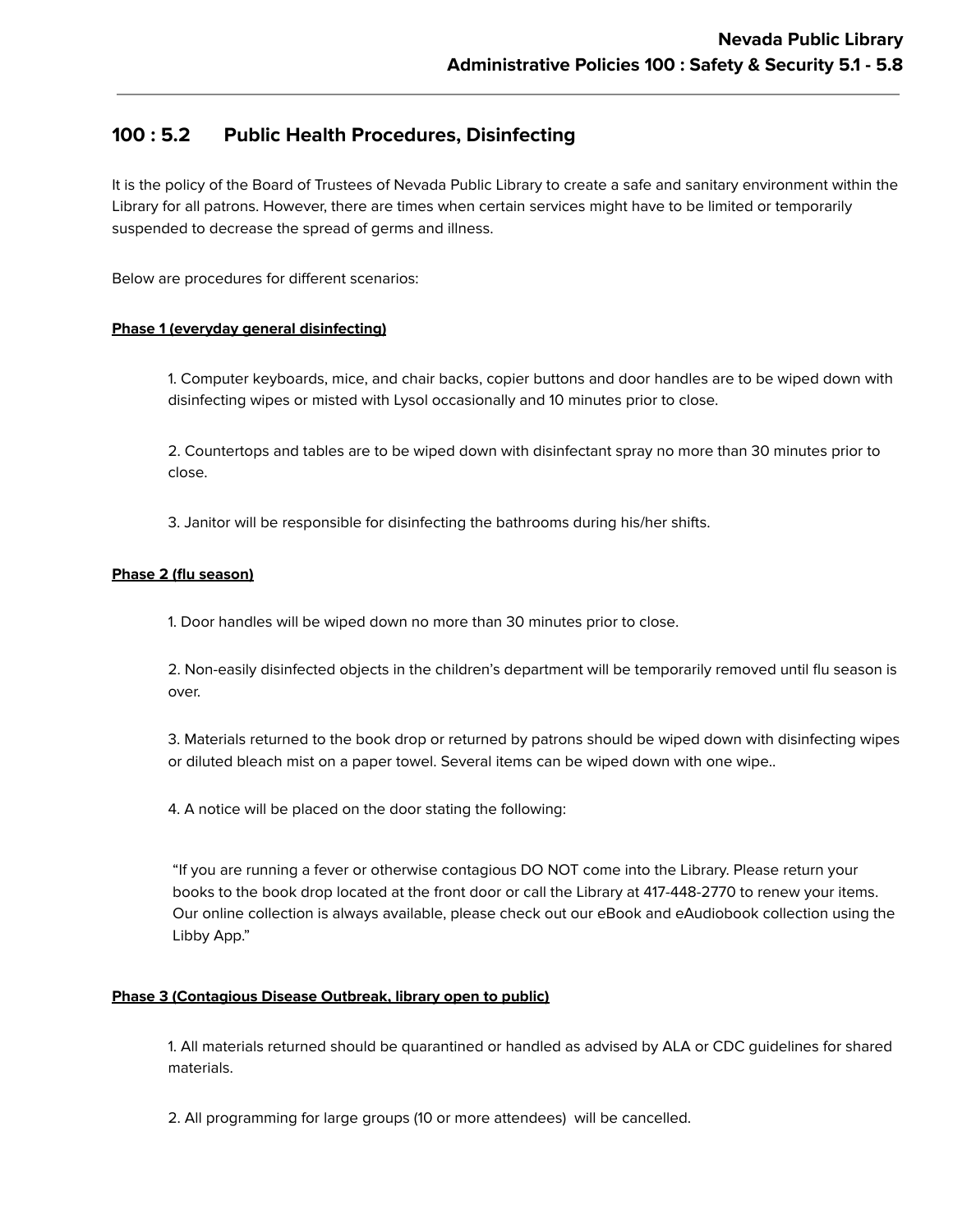3. All public meeting rooms will be closed to groups of 25 or more.

4. Every other computer station will be out of service to create "social distancing" space between patrons using the public computers.

5. Computer keyboard & mouse are to be disinfected by staff after each use with disinfecting spray and/or wipes.

6. High-touch surfaces will be disinfected by staff at least once per hour.

7. Personal protective equipment will be provided for staff & may be worn at their discretion.

**Staffing:** The health and safety of our employees is of the utmost importance to the administration of NPL. Employees may elect to use their earned time off (or take off without pay, if ETO is unavailable) in lue of reporting for shift.

Policy exception of "doctor's note for 3+ consecutive days" is not required during this phase, this change in policy allows employees, who do not wish to risk infection, to stay home at their discretion. Notice to the Director is required.

Staff should not report for their shift if they have symptoms of infectious disease.

Employees should notify the Library Director for further guidance if symptoms are present.

#### **Phase 4 (Contagious Disease Outbreak, library building closed)**

The building may be closed to the public at the Director's discretion, examples include unavailable staffing (at least two employees/shift) or direct exposure of staff to known positive/ infectious cases.

Notice will be posted on the library's website, on the building's front door and a voicemail greeting will state the following information:

"In order to minimize the spread of (insert contagious disease name here) the Library is closed to the public.

#### During this time, **Curbside Pickup service** may be available at the front vestibule.

\*Please place holds online with your patron account via NPL's card catalog.

You may also make requests for title/author by email at info@nplmo.org

or call the library at 417/448-2770.

\*\*We will let you know when your items are ready for pickup.\*\*

Digital Collection (MoLib2Go) is always available using the Libby App.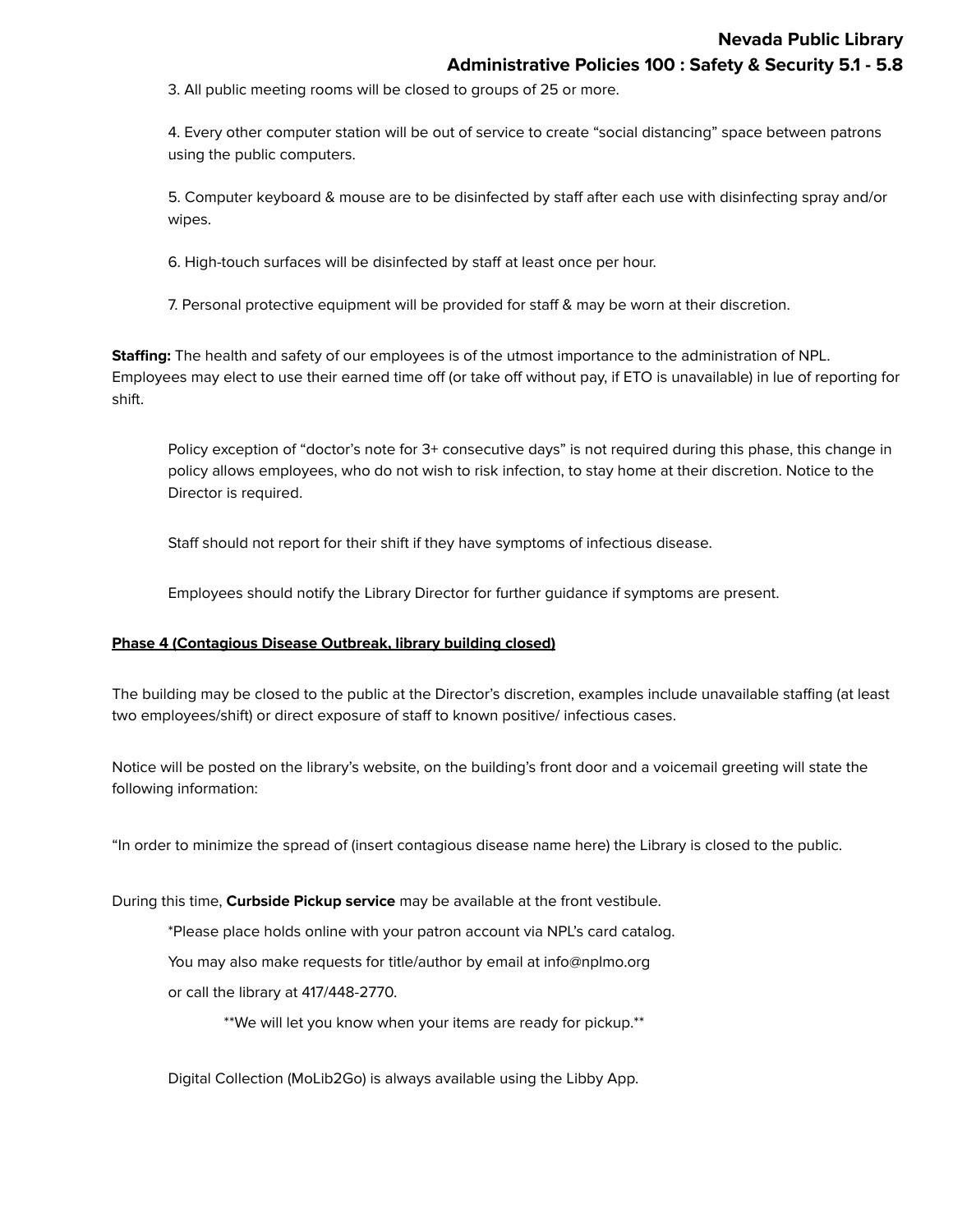Wi-Fi will be available outside of the building. No password is required."

**Staffing:** same as Phase 3, staff should be available for curbside staffing, and will be compensated for hours regularly scheduled. Staff may be assigned tasks to complete remotely and will be compensated for remote work hours as assigned by the Library Director.

#### **Phase 5 (mandated closure by Local/State/Federal order)**

The Library will not be open for pickup services, staff does not report to the building, until such time we are able to reopen to the public.

**Staffing:** Staff WILL NOT report to work.

All staff will be compensated with pay (not debited from ETO) for regularly scheduled shifts for the duration of the mandated closure.

# **100 : 5.3 Public Health Procedures, Library Operations**

**Stage 1:** Administrative staff only may work in the building. Administration & support staff work remotely, as assigned by the Library Director.

Observed as long as Stay-at-home order in effect.

\* Director (or designee) providing limited reference and assisting patrons via email, handling mail, processing new materials, community & library communications (State Library, local authority, Library Board, & staff connections)

\*all fiscal, personnel, and statistical tasks

\* empty book drop; returned items are immediately quarantined for 72 hours prior to being processed for check-in

**Stage 2:** Limited number of Full-time staff work in the building, as assigned by the Library Director. Stay-at-home order lifted and Director approves additional staff members to return to building.

\* Circulation work (checks & shelving)

\* Collection maintenance tasks (inventory, processing tasks such as relabeling or weeding)

\* other non-public tasks can be performed by support staff while working in the building

**Stage 3:** FT & PT staff work in the building (shifts as assigned by Library Director) and limited public services restored OUT OF BUILDING.

This service level can resume at the discretion of the Director. Staff safety, virus viability on materials, availability of staff, and local outbreak numbers will all be taken into account at the Director's decision.

- \* Curbside delivery/pick-up of collection materials for public;
- \* limited reference services continue;
- \* Interlibrary loan services restored when MALA courier is available for our service area.
- \* other tasks, as listed in Stage 2, performed by support staff while working in the building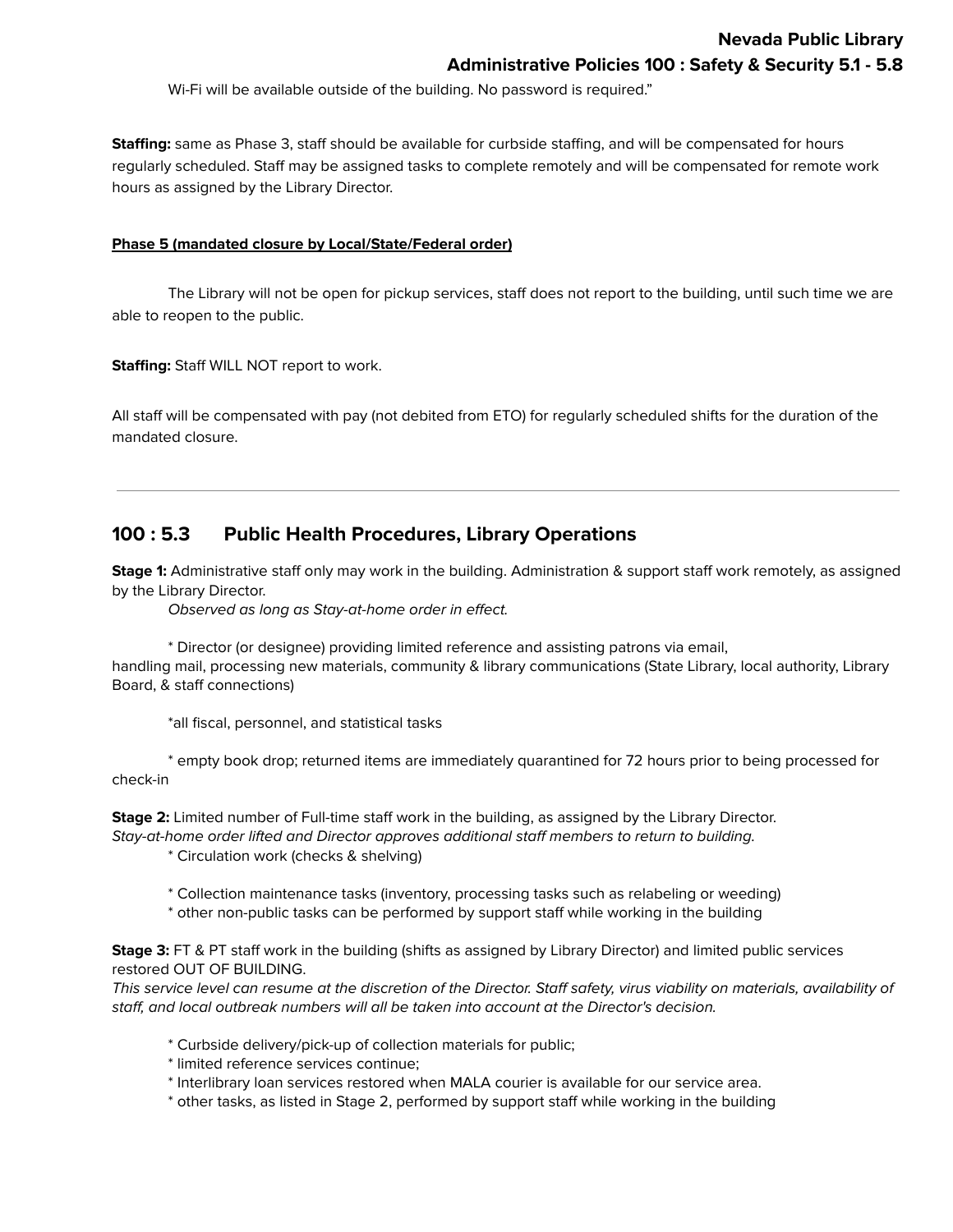**Stage 4:** Additional public services restored to LIMITED NUMBER OF PATRONS IN BUILDING All FT & PT staff resume regularly scheduled hours, shifts varied. Limited Library hours/ M-F; 9-5. Local Health Authority & State Library guidelines are observed and LIMITED reopening to the public is approved by library board.

\* Public access inside of the main building is limited to: 10 non-staff people at a time to browse and choose materials from the collection. 4 public PC stations for use & printing in the main library.

\* one staff member will be assigned to circ desk for transactions &

\* one staff member will be assigned to lobby duty for counting/ access control & to distribute curbside materials.

\* Public services for copying/faxing/scanning tasks available in the main library.

**Stage 5:** LIBRARY OPEN to the public with EXTRA PRECAUTIONS and provided that adequate sanitation supplies are available to frequently clean high-touch public service area surfaces.

Local Health Authority & State Library guidelines are observed and FULL-SERVICE reopening to the public is approved by the Library Board. Social distance guidelines remain, additional sanitation procedures continue.

\* LIBRARY OPEN to public for regular business hours / regular staff shifts

- (M, W, F; 9-5)(Tu, Th; 9-7)(Sat 9-1)
- \* Social distancing accommodations, such as moving public seating/computers 6 feet apart.

\* Public meeting rooms remain closed, library programming suspended.

**Stage 6:** LIBRARY OPEN to public, business as usual, all library services for the general public are provided as normal and as scheduled. Library board will lift restrictions on large group gatherings.

Public meeting rooms open, programming resumes. Sanitation procedures returned to general everyday disinfecting.

# **100 : 5.4 Public Health Procedures, Staffing**

### **Stage 1: Administration only**

Director only in building Director working remotely for tasks listed Staff may be assigned work to complete remotely and/or training. All staff paid as regularly scheduled hours. ETO continues to bank Insurance continues to be provided for FT staff

## **Stage 2: Processing returns & Collection maintenance (non-public transactions)**

FT staff report to building for work as assigned by Director Work may be done remotely, when applicable. New procedure for staff: Staff scheduled to work in the building must "self-report" to the Director if symptomatic. Pre-shift wellness checklist must be completed prior to each shift during Stages 2-5. All staff paid for regularly scheduled hours. ETO continues to bank. Insurance continues to be provided for FT staff.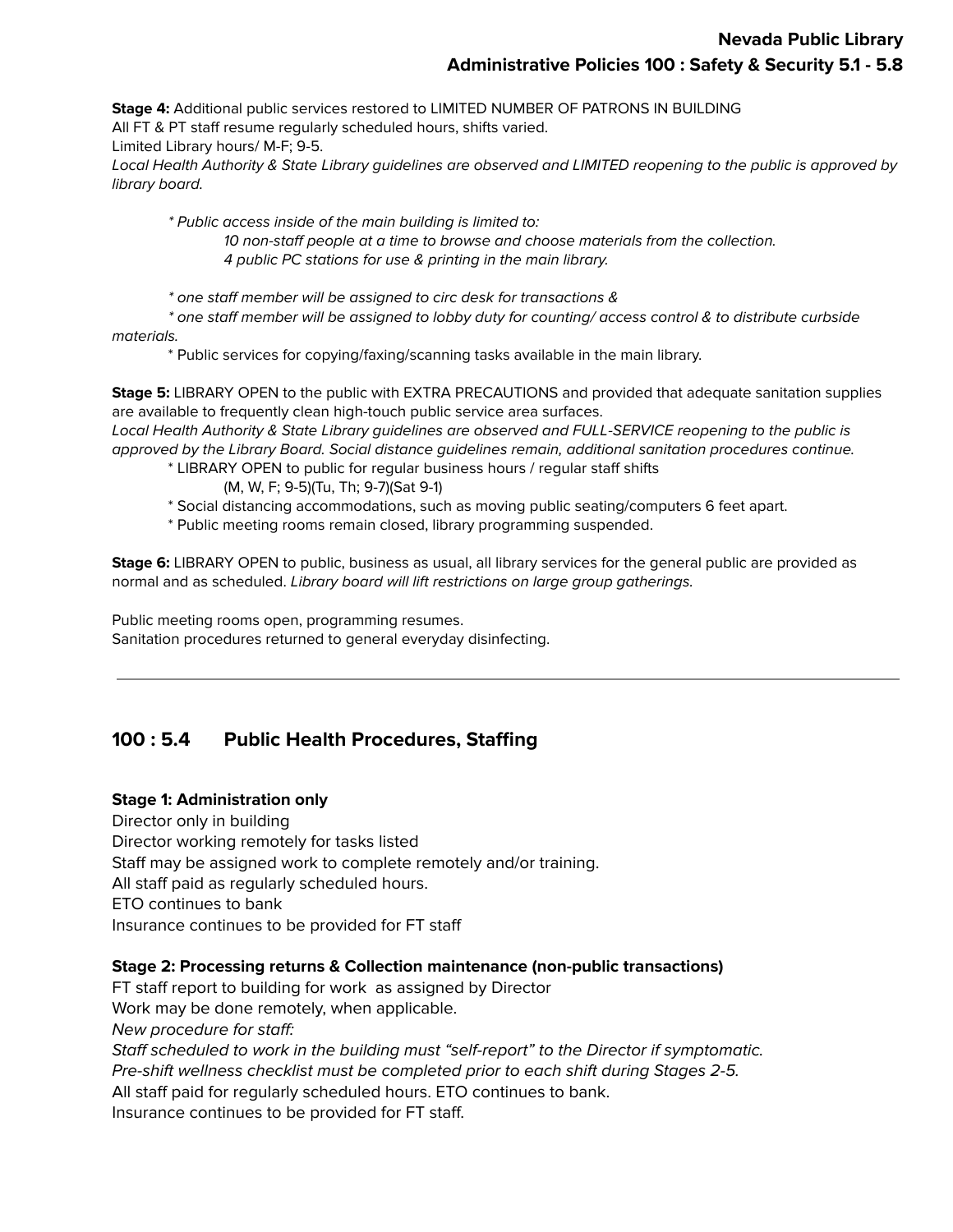# **Nevada Public Library Administrative Policies 100 : Safety & Security 5.1 - 5.8**

### **Stage 3: Curbside services**

Director will assign FT & PT staff to shifts to cover curbside service (M-F; 9-5) All staff will be paid for regularly scheduled hours as long as they are willing to work shifts as assigned for curbside or other library duties, including remote work from home, as assigned by the Director. Staff who do not feel comfortable with, or have been advised by a healthcare provider to avoid public contact, may use ETO (if available), may take off time without pay, and/or may file for government relief programs such as EFMLA, if applicable.

### **Stage 4: Curbside continues, public services in building on limited basis**

Director will assign FT & PT staff to shifts to cover limited service hours (M-F; 9-5) All staff will be paid for regularly scheduled hours as long as they are willing to work shifts as assigned for curbside or other library duties, including remote work from home, as assigned by the Director. Staff who do not feel comfortable with, or have been advised by a healthcare provider to avoid public contact, may use ETO (if available), may take off time without pay, and/or may file for government relief programs such as EFMLA, if applicable.

### **Stage 5: Curbside continues, Library building open to public with extra precautions**

FT & PT staff will resume regularly scheduled shifts.

Library service hours return to normal operating hours

Any staff member who is still unable or unwilling to resume normal shift hours at this stage may be relieved of their position by management if they have not filed for government program to protect their position at NPL.

### **Stage 6: Staffing/Hours, continue with "business as usual."**

## **100 : 5.5 Safety & Emergency Procedures**

**(see attached chart document)**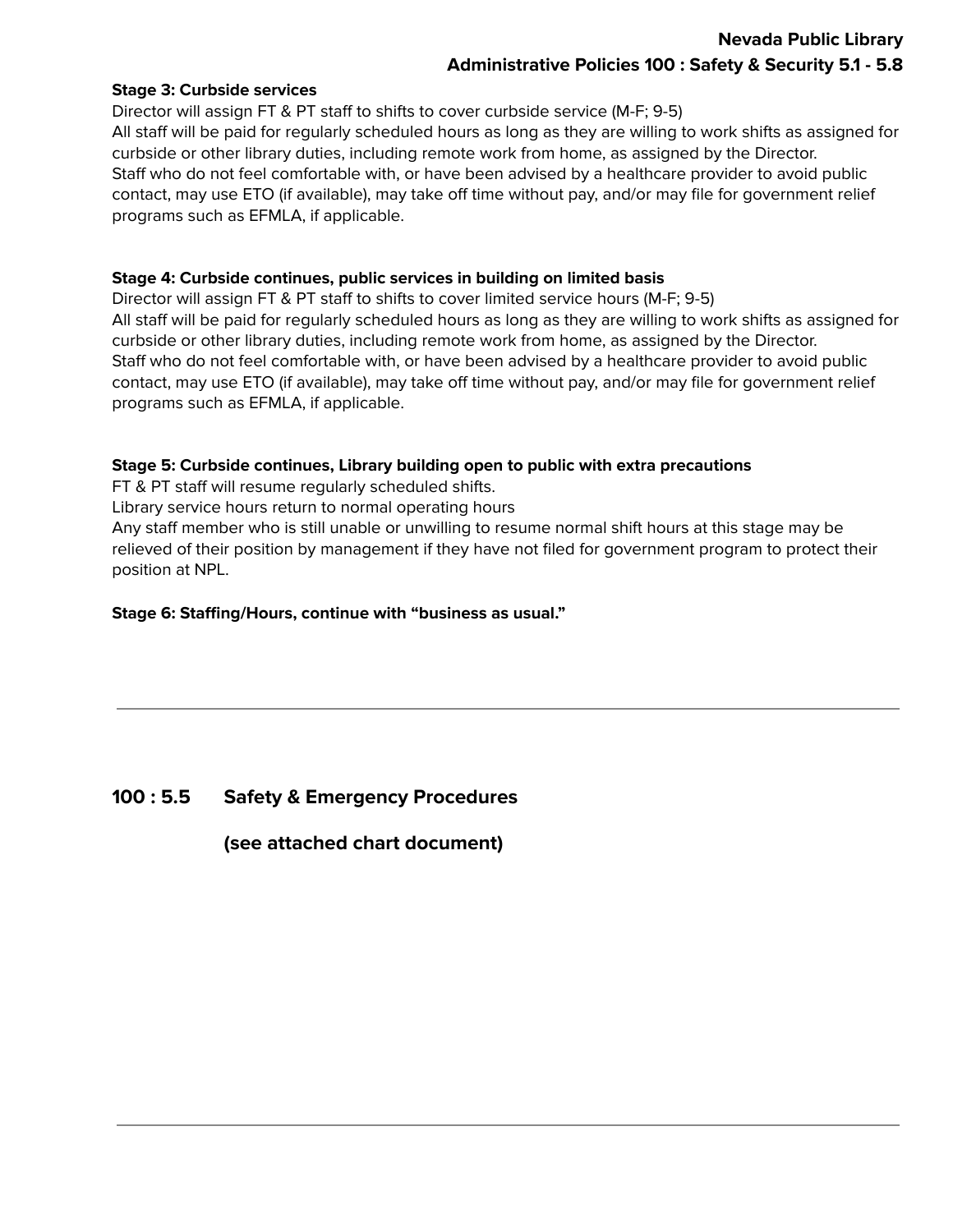# **100 : 5.6 Video Surveillance System**

Nevada Public Library (the "Library") utilizes a video surveillance system to record selected public, interior and exterior, areas. As used herein, the term "Recorded Video" includes still images, live streams, recorded video footage, and any portion or duplicate thereof, derived from the use of the Library's video surveillance system.

The video surveillance system may be installed in locations where the public and Library staff do not have a reasonable expectation of privacy. The Library will not install surveillance cameras to monitor or record in areas where individuals have a reasonable expectation of privacy.

The Library will notify the public and Library staff that video surveillance devices may be in use on Library property. These notifications will occur through normal communication channels including Library newsletters, the Library's website, employee handbooks, Library policies, location signage, and other means determined appropriate by Library administration.

The primary purpose of the video surveillance system is to identify those individuals involved in federal/state/local law or Library Code of Conduct violations; to assess risks or other problems and establish new policies relative to the operation and use of the Library; and to maintain a safe and secure Library environment.

## **5.6 a Video Surveillance Recording**

A network video recorder continuously records all surveillance video cameras. Recorded Video will be created and maintained digitally on a secured server and shall not be accessed, viewed, edited, or manipulated except by the Library administrators on a strict need-to-know basis in accordance with applicable law and Library policies and procedures. All video surveillance system equipment and storage hardware shall be kept in a secure area to avoid access or tampering by unauthorized persons.

In accordance with the Public Record Retention Schedule promulgated by the Missouri Local Records Board, the retention period of all Recorded Video will be a minimum of thirty days. If Library management extracts any Recorded Video associated with a specific incident involving criminal or other liability issues, any such extracted video must be maintained until administrative or judicial proceedings are complete.

Pursuant to Missouri law, all Recorded Video that identifies a person or persons as having requested, used, or borrowed Library material and/or identifying the names of Library users are confidential and will not be disclosed except as permitted by Section 182.817, RSMo. Except as otherwise required by applicable law or provided herein, Recorded Video is for internal use and is not available for viewing by the public. All requests from external sources to the Library for the release of Recorded Video shall be coordinated through the Library Director's, or designee's, approval prior to release.

The Library shall comply with any search warrant, lawfully issued subpoena, or court order requiring release of Recorded Video to the extent that the Recorded Video sought has been retained. The Library will respond to public records requests for Recorded Video in accordance with the provisions of the Missouri Sunshine Law, Sections 610.010 – 610.035, RSMo.